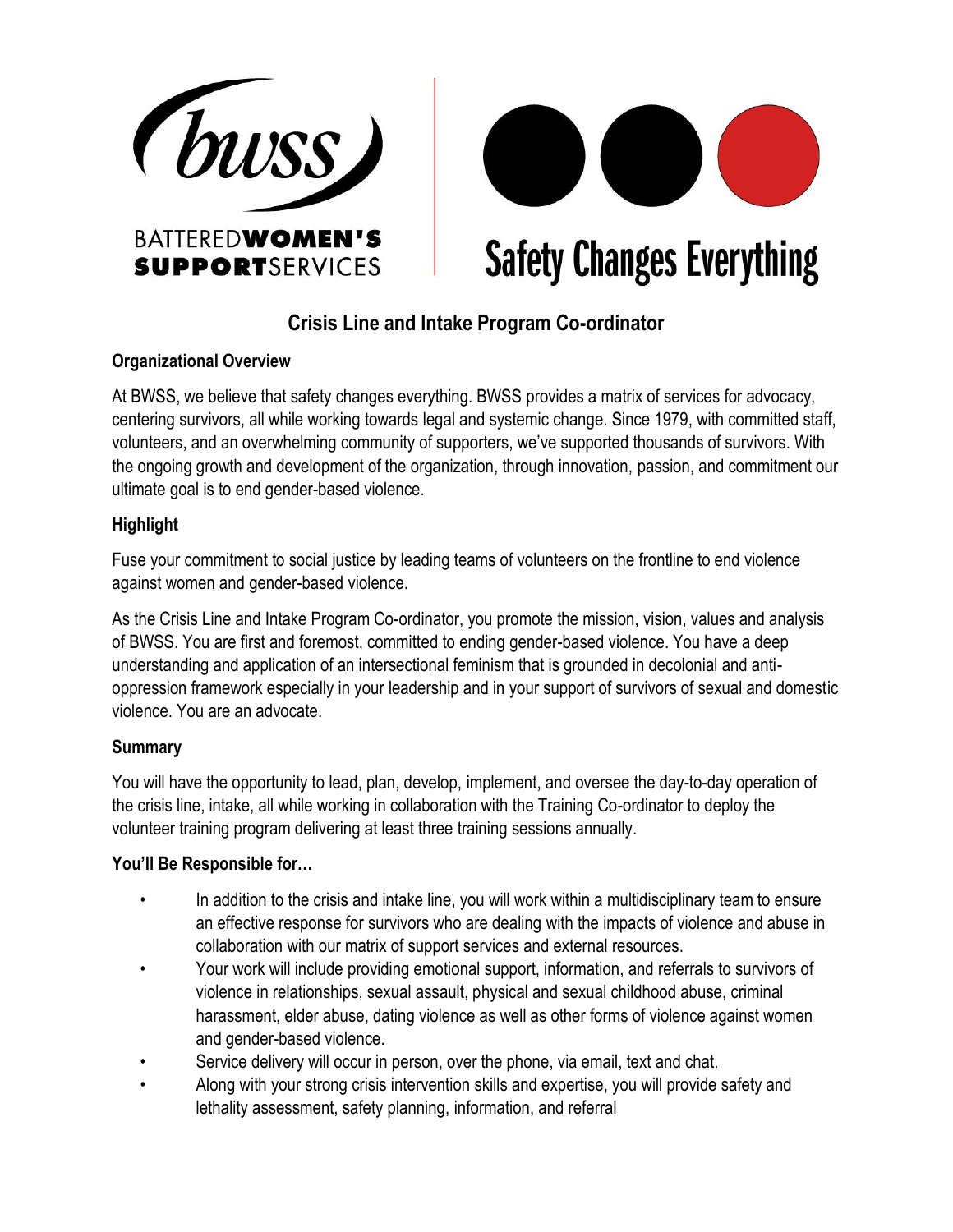# **Accountability**

- Reports to the Director of Clinical Practice and Direct Services
- Adheres to the constitution, statement of philosophy, policies, and procedures of the Society;
- Regularly participates in debriefing and case consultation with BWSS staff and the Director of Clinical Practice and Direct Services;
- Regularly participates in monthly program staff meetings;
- Readily discusses her work with BWSS colleagues and her supervisor;
- Addresses personal issues that arise during the course of her work at BWSS by attending therapy including EAP, or through other appropriate venues;
- Represents the Society positively and professionally with the community.

# **You Must Have…**

- Demonstrated expertise working with, scheduling, training, and supervising a large volunteer team.
- Demonstrated knowledge the Canadian criminal legal system as it relates to sexualized and domestic violence and how to advocate within this system.
- Demonstrated experience in group facilitation.
- Honed your capacity through a minimum of two years managing volunteers and grounded in a minimum five years training and education in directly related disciplines.
- Your definition of woman includes transgender, Two-Spirit, cisgender, intersex, transfeminine and femme individuals. You are sex worker positive. Your analysis and practice grows from an understanding of the impacts of violence within 2SLGBTQI+ communities.
- Understanding of the importance of communication, collaboration and integrity form the basis of your approach to interpersonal and professional relationships. Focused, energetic, very organized, great teaching skills, strong feminist analysis, leadership skills, relational and diplomatic.
- An approach includes an analysis and practice that creates opportunities for increased accessibility for survivors who have disabilities.

## **You'll Be Successful If...**

- You have a strong dedication to supporting survivors
- You are committed to helping end gender-based violence
- You thrive in regular participation in individual and group clinical supervision.
- You prioritize the mission of the organization
- You're extremely organized and detail-oriented
- You're comfortable working in a fast-paced, high-intensity work environment
- You prioritize well and manage all aspects of your work well
- You take initiative
- Strive to create trusting, respectful, and supportive relationships with the Leadership Team, other BWSS staff and volunteers;
- At BWSS, all services and initiatives apply a trauma and violence informed approach to respond to survivors living with complex trauma. Therefore, you take into consideration the